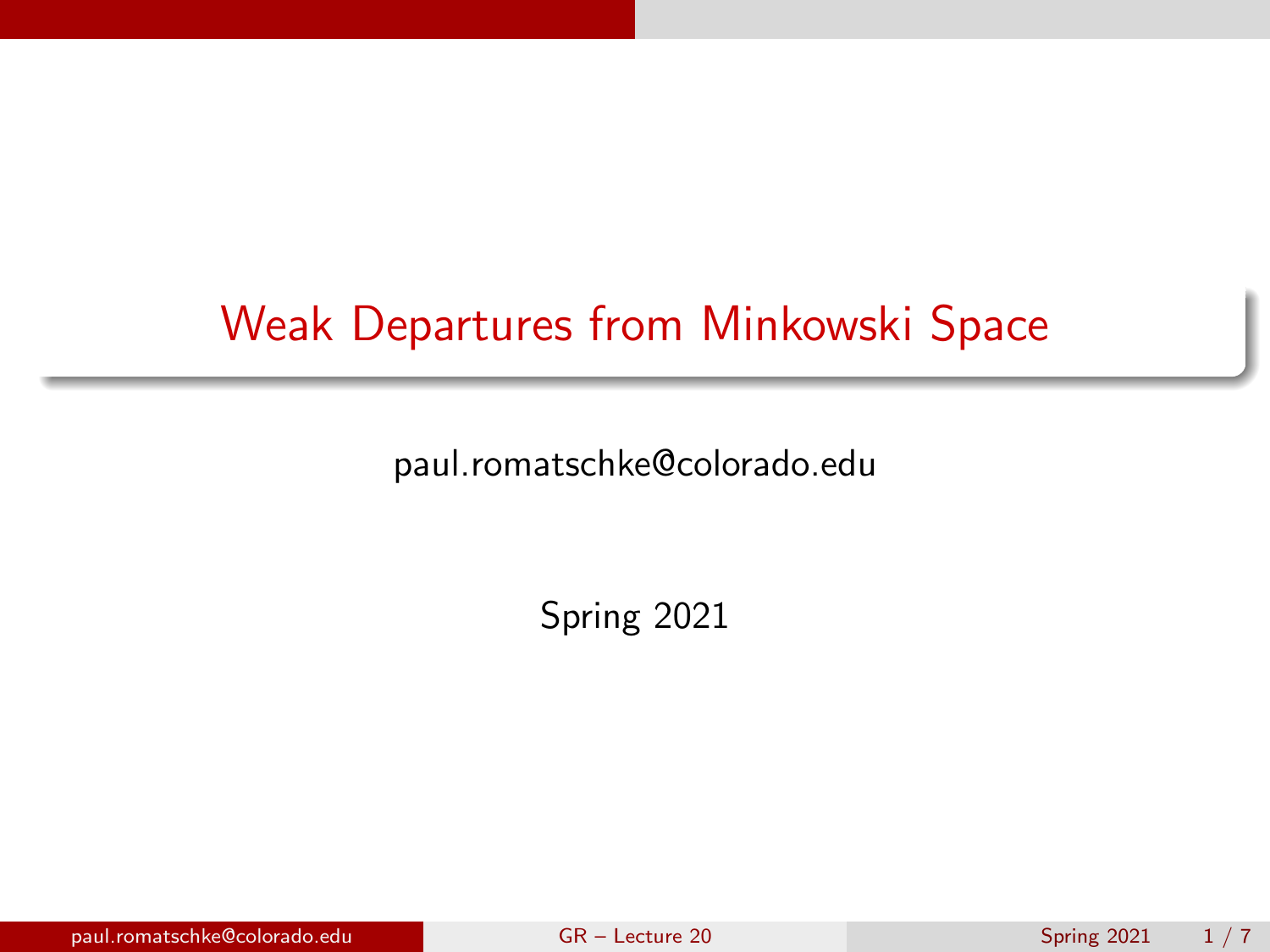• Recall the geodesic equation from lectures 10,11:

$$
\frac{d^2x^{\mu}}{d\tau^2} + \Gamma^{\mu}_{\alpha\beta}\frac{dx^{\alpha}}{d\tau}\frac{dx^{\beta}}{d\tau} = 0.
$$
 (20.1)

- In this lecture, we will the geodesic equation in the non-relativistic ("Newtonian") limit
- This means situations where the metric  $g_{\mu\nu}$  is almost Minkowski.
- AND speeds are non-relativistic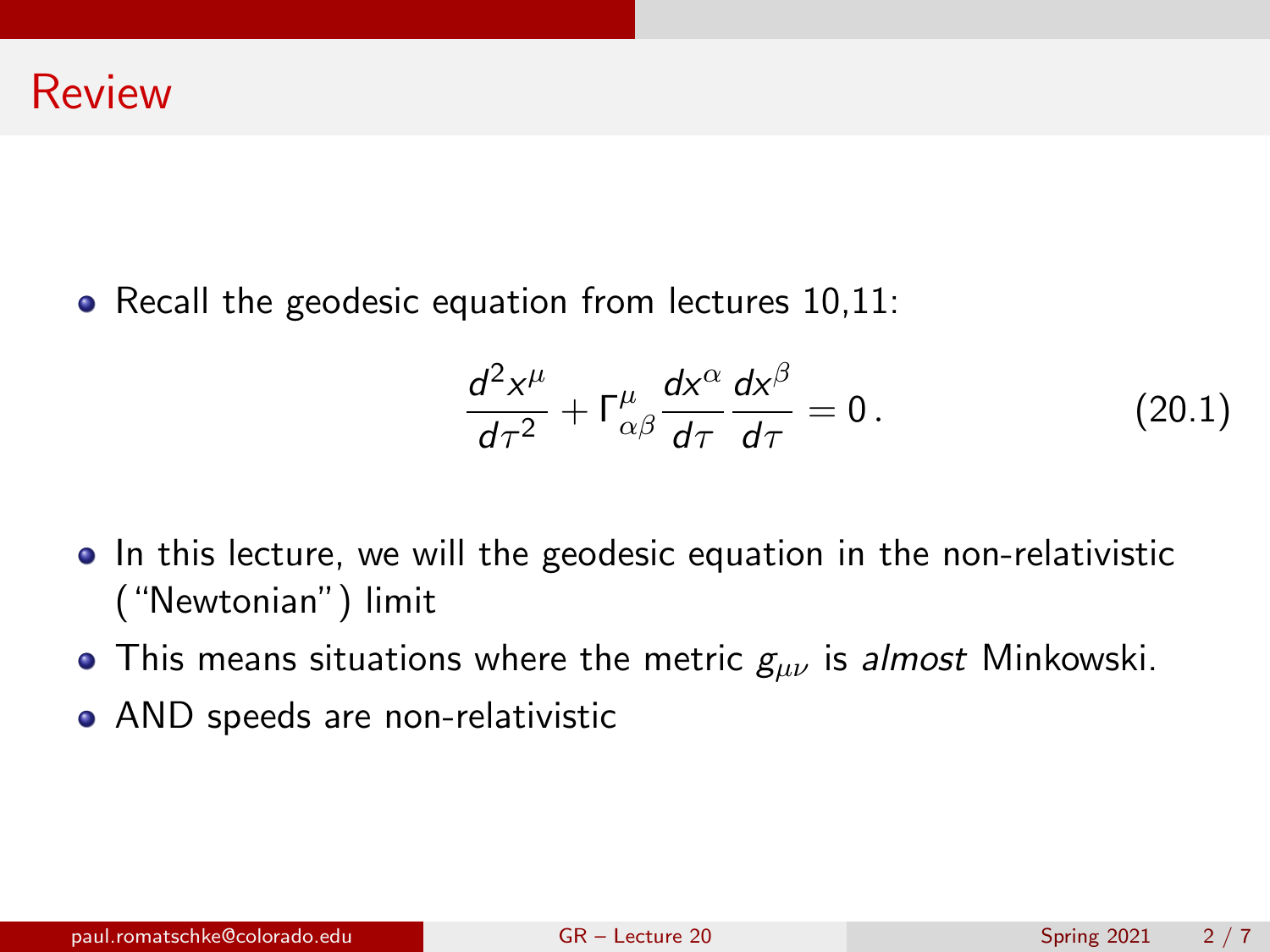**•** Let us first rewrite the geodesic equation noting that

$$
\frac{dx^{\alpha}}{d\tau} = u^{\alpha},\qquad(20.2)
$$

e.g. a 4-velocity

Any 4-velocity can be written as

$$
u^{\alpha} = \gamma \left( \begin{array}{c} 1 \\ \vec{v} \end{array} \right) . \tag{20.3}
$$

where  $\gamma = \frac{1}{\sqrt{1}}$  $\frac{1}{1-\vec{v}^2}$  is the Lorentz-gamma factor • If the velocity is much smaller than the speed of light, then

$$
\lim_{v \ll 1} u^{\alpha} \to \left(\begin{array}{c} 1 \\ 0 \end{array}\right). \tag{20.4}
$$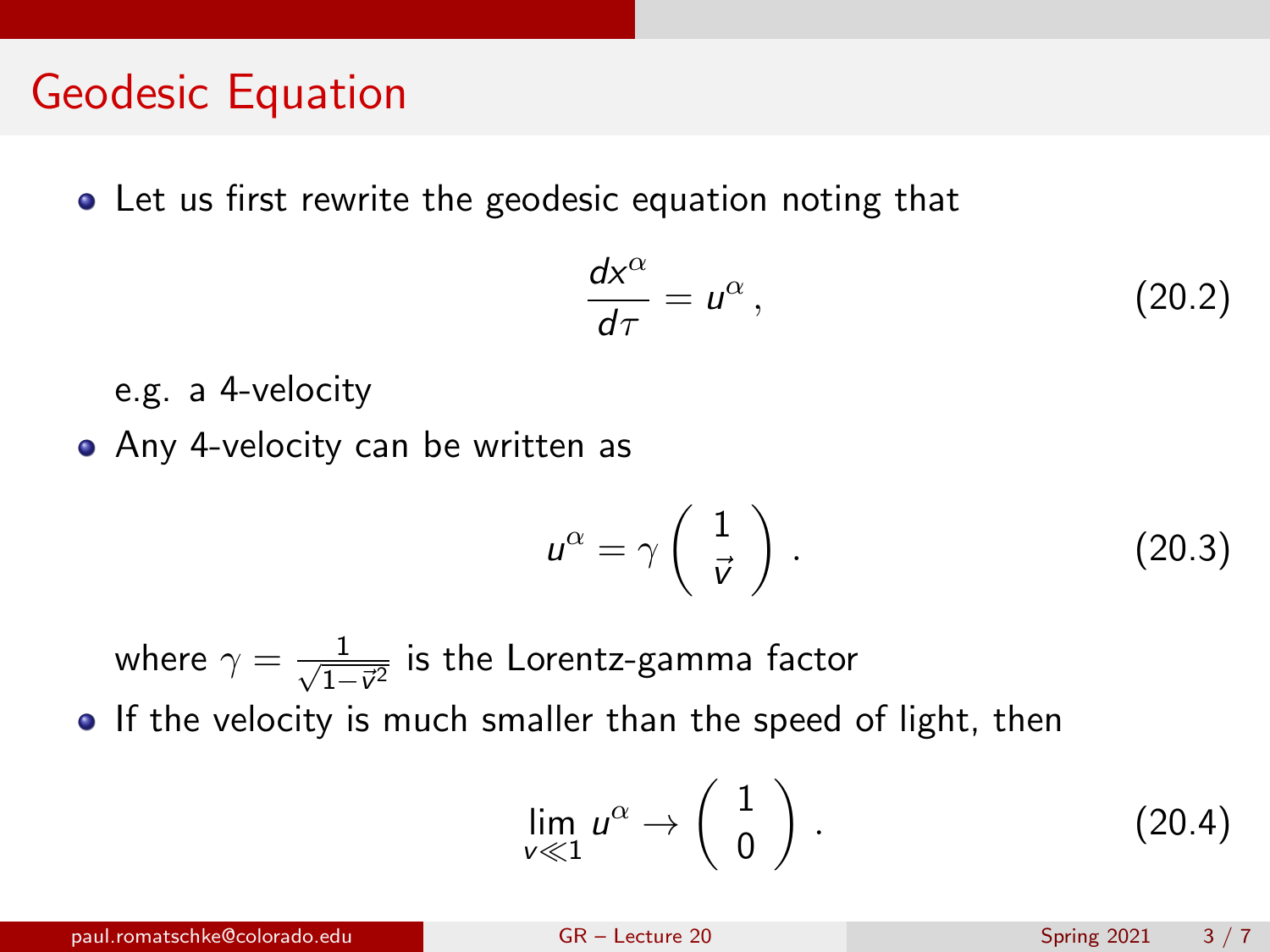Since then only  $\frac{dx^{0}}{d\tau}\neq0$ , the geodesic equation becomes

$$
\frac{d^2x^{\mu}}{d\tau^2} + \Gamma^{\mu}_{00}\frac{dx^0}{d\tau}\frac{dx^0}{d\tau} = 0.
$$
 (20.5)

Next, approximate metric to be near Minkowski:

<span id="page-3-0"></span>
$$
g_{\mu\nu}(t,\vec{x}) = \text{diag}(-1,1,1,1) + h_{\mu\nu}(\vec{x}), \qquad (20.6)
$$

where  $h_{\mu\nu} \ll 1$  is static (t-indep)

Calculate  $\Gamma^{\mu}_{00}$  for [\(20.6\)](#page-3-0) using computer:

$$
\Gamma^{\mu}_{00} = -\frac{1}{2} \begin{pmatrix} 0 \\ \vec{\partial} h_{00} \end{pmatrix} . \tag{20.7}
$$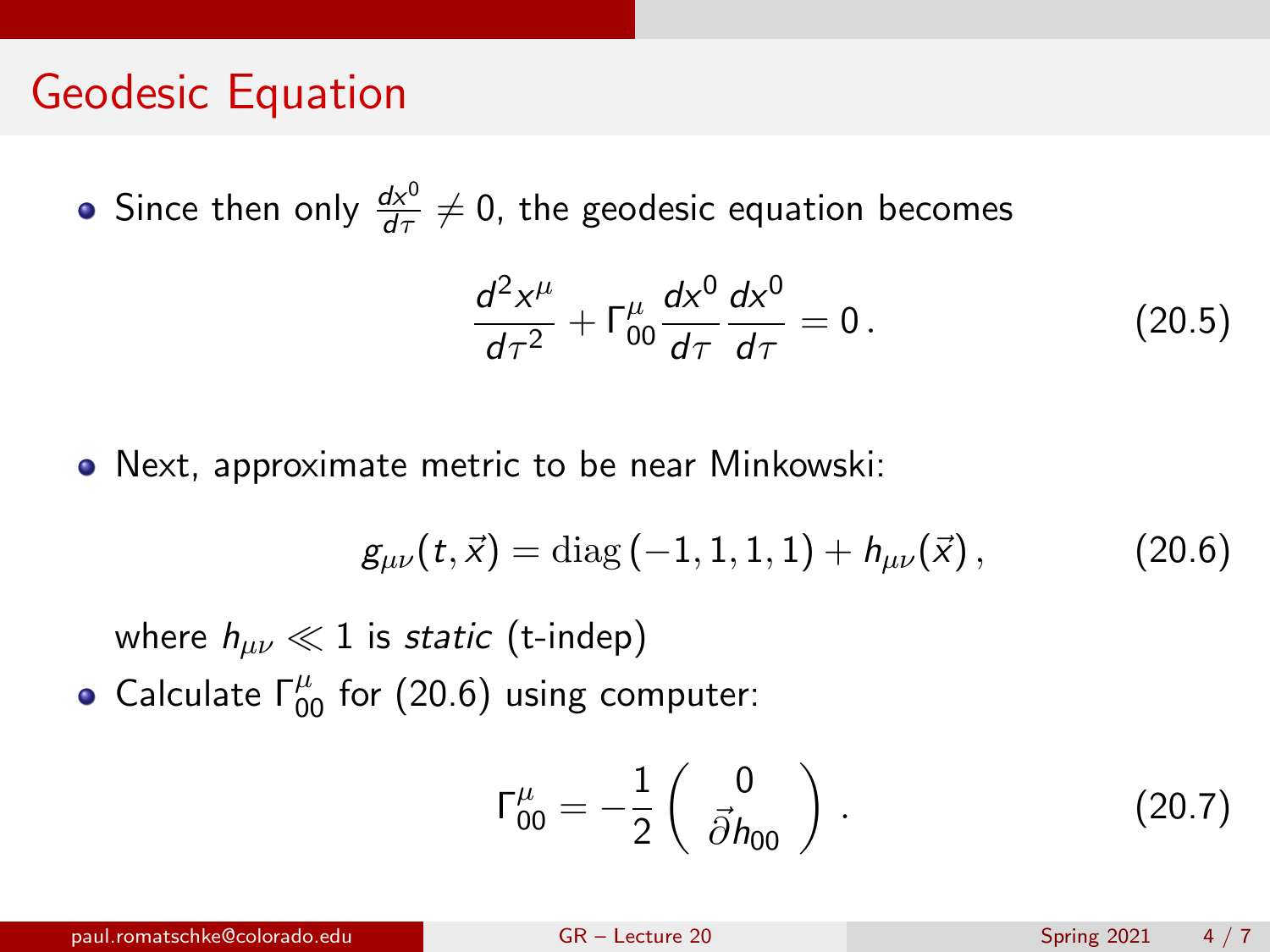• In the NR and near-Minkowski limit, we get for  $\mu = i, 0$ 

$$
\frac{d^2\vec{x}}{d\tau^2} - \frac{1}{2}\vec{\partial}h_{00}\frac{dx^0}{d\tau}\frac{dx^0}{d\tau} = 0, \quad \frac{d^2x^0}{d\tau^2} = 0.
$$
 (20.8)

**•** Rewrite this as

$$
\frac{d^2\vec{x}}{d\tau^2} = \frac{d}{d\tau}\left(\frac{d\vec{x}}{d\tau}\right) = \frac{dx^0}{d\tau}\frac{d}{dx_0}\left(\frac{d\vec{x}}{d\tau}\right) = \frac{dx^0}{d\tau}\frac{d}{dx^0}\left(\frac{dx^0}{d\tau}\frac{d\vec{x}}{dx^0}\right)
$$
(20.9)

Now use  $\frac{dx^0}{d\tau} = \mathrm{const}$  to find

$$
\frac{d^2\vec{x}}{dt^2} = \frac{1}{2}\vec{\partial}h_{00},
$$
 (20.10)

where  $t = x^0$ 

paul.romatschke@colorado.edu [GR – Lecture 20](#page-0-0) Spring 2021 5 / 7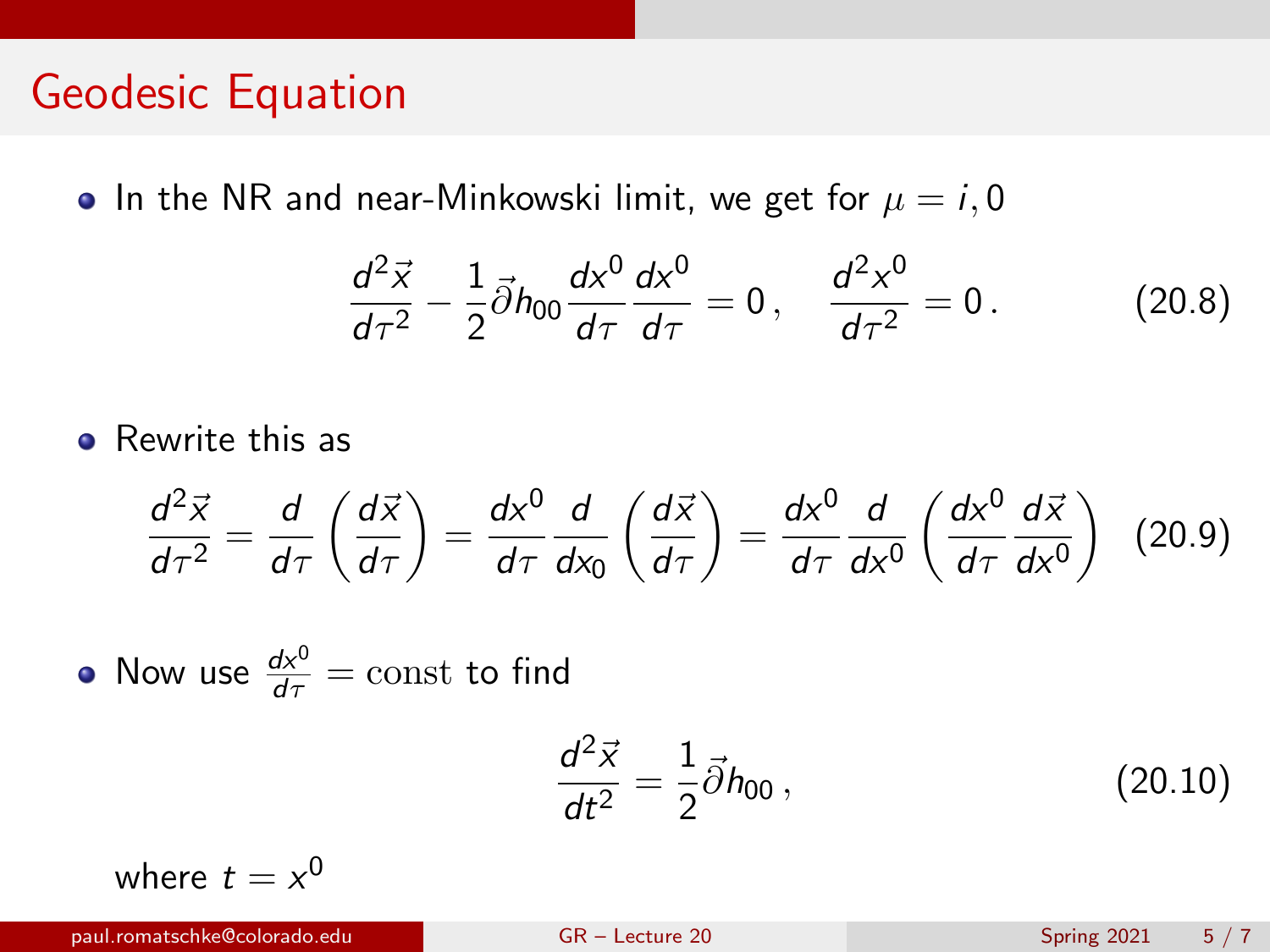• The equation

$$
\frac{d^2\vec{x}}{dt^2} = \frac{1}{2}\vec{\partial}h_{00} , \qquad (20.11)
$$

says acceleration equals gradient of something

- **a** Look familiar?
- **O** Newton's law:

$$
\frac{d^2\vec{x}}{dt^2} = -\vec{\partial}\Phi\,,\tag{20.12}
$$

where Φ is gravitational potential

We find that geodesic equation gives Newton's law if

<span id="page-5-0"></span>
$$
\Phi = -\frac{1}{2} h_{00}, \quad \text{or} \quad g_{00} = -(1 + 2\Phi), \tag{20.13}
$$

in the weak field limit